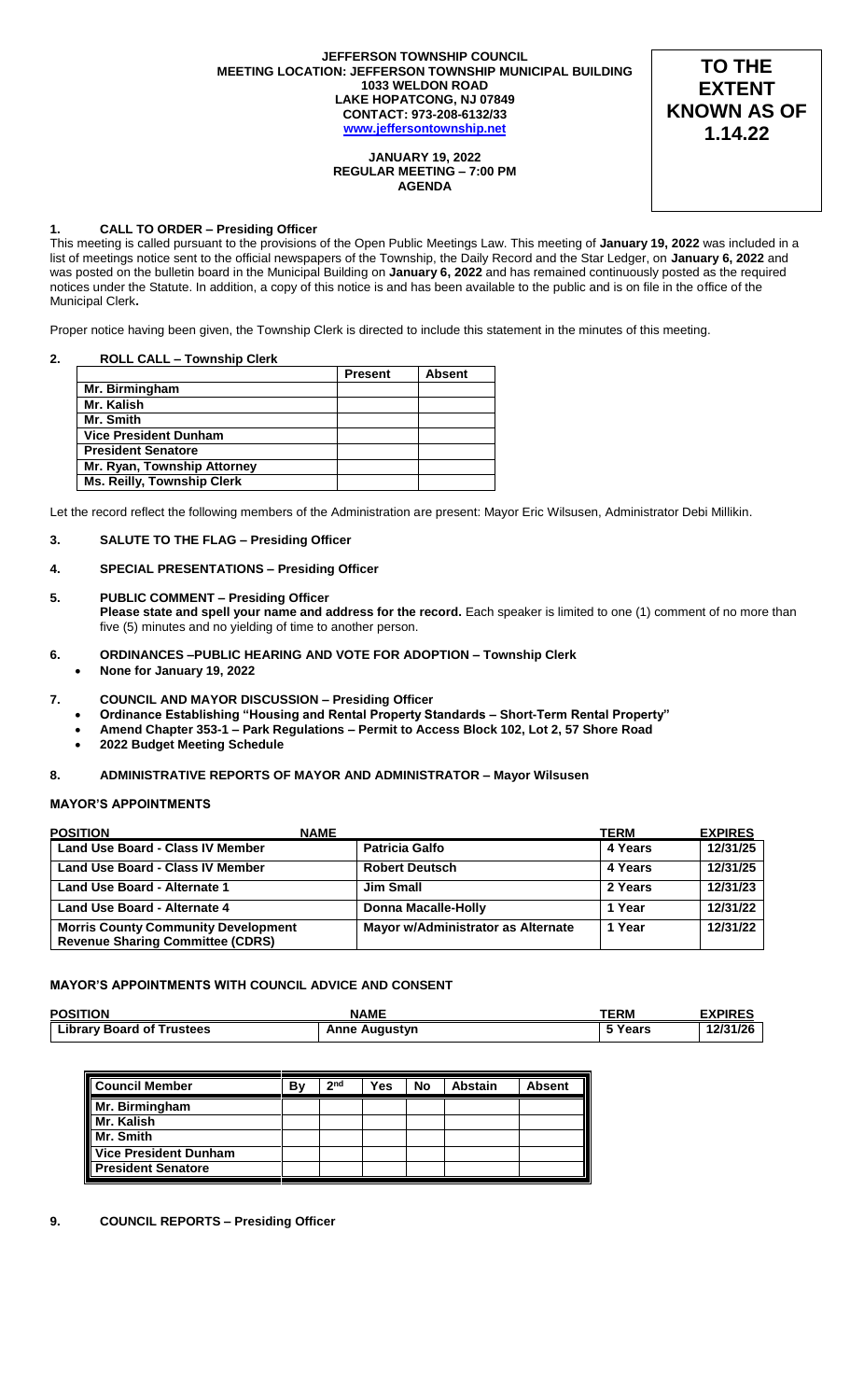# **10. ORDINANCES – FIRST READING – Township Clerk**

# **ORDINANCE #22-01**

# **ORDINANCE AMENDING CHAPTER 403, SMOKING; SALE OF TOBACCO PRODUCTS, SPECIFICALLY SECTION 403-1 ENTITLED "DEFINITIONS", SECTION 403-2 ENTITLED "PROHIBITION OF SMOKING IN PUBLIC PLACES; SIGNS TO BE POSTED," AND SECTION 403-6 ENTITLED "ENFORCEMENT"**

**WHEREAS**, the Jefferson Township Council has reviewed the Township Code regarding smoking and has determined that revisions are necessary to include the prohibition of smoking on all Township leased or owned property and in all Township leased or owned buildings.

**NOW THEREFORE, BE IT ORDAINED,** by the Township Council of the Township of Jefferson, County of Morris, State of New Jersey, that the Jefferson Township Municipal Code is hereby amended to revise Section 403-1 "Definitions", Section 403-2 "Prohibition of Smoking in Public Places; Signs To Be Posted." and Section 403-6 "Enforcement," as follows:

### **SECTION I**

**Section 403-1** of the Jefferson Township Municipal Code is hereby amended by adding the following definitions:

### **Township Properties.**

All lands and grounds leased or owned by Jefferson Township, including but not limited to all recreation fields, parking areas and grounds adjacent to the buildings leased or owned by Jefferson Township.

**Section 403-2** of the Jefferson Township Municipal Code is hereby amended as follows:

- A. Smoking in Public Buildings, on Township properties, on recreation properties and on Board of Education properties as herein defined within the Township of Jefferson is prohibited.
- B. "No Smoking" signs or the international no smoking symbol (consisting of a pictorial representation of a burning cigarette enclosed in a red circle with a diagonal red line through its cross-section) shall be posted at each public building entrance and within said building, as well as at conspicuous locations on Township properties, on recreation properties and Board of Education properties, in a number and in a manner determined by the administrator in charge of each such building or on such Township property, Board of Education property or recreation property to be sufficient to inform the public that there is no smoking allowed within the public buildings or on any such Township, Board of Education or recreation properties. The signs may contain a warning that smoking within the building or on any such property is subject to a fine. The failure to post any such sign shall not be a defense to a violation of this chapter.

### **Section 403-6** of the Jefferson Township Municipal Code is hereby amended as follows:

The enforcement authorities of this chapter shall be the police officers of the Township of Jefferson, the Health Officer of the Township of Jefferson, and the Township Code Enforcement Officer, and their respective designees.

### **SECTION II**

All ordinances or parts of ordinances inconsistent with this Ordinance are hereby repealed to the extent of such inconsistencies.

### **SECTION III**

If any article, chapter, subchapter, paragraphs, phrase or sentence is, for any reason, held to be unconstitutional or invalid, said article, chapter, subchapter, paragraph, phrase or sentence shall be deemed severable.

### **SECTION IV**

This Ordinance shall take effect immediately upon final publication as provided by law.

Following introduction, the above Ordinance will be published in accordance with the law and a Public hearing will be held on **February 2, 2022.**

### **INTRODUCED: ADOPTED:**

| <b>Council Member</b>        | By | 2 <sub>nd</sub> | <b>Yes</b> | No | Abstain | Absent    By | 2nd | Yes | No | <b>Abstain</b> | <b>Absent</b> |
|------------------------------|----|-----------------|------------|----|---------|--------------|-----|-----|----|----------------|---------------|
| Mr. Birmingham               |    |                 |            |    |         |              |     |     |    |                |               |
| Mr. Kalish                   |    |                 |            |    |         |              |     |     |    |                |               |
| Mr. Smith                    |    |                 |            |    |         |              |     |     |    |                |               |
| <b>Vice President Dunham</b> |    |                 |            |    |         |              |     |     |    |                |               |
| <b>President Senatore</b>    |    |                 |            |    |         |              |     |     |    |                |               |

# **11. NEW BUSINESS – Presiding Officer**

# **12. MINUTES – Township Clerk**

# **January 5, 2022 - Regular**

| <b>Council Member</b>        | В١ | 2 <sub>nd</sub> | Yes | No | <b>Abstain</b> | <b>Absent</b> |
|------------------------------|----|-----------------|-----|----|----------------|---------------|
| Mr. Birmingham               |    |                 |     |    |                |               |
| Mr. Kalish                   |    |                 |     |    |                |               |
| Mr. Smith                    |    |                 |     |    |                |               |
| <b>Vice President Dunham</b> |    |                 |     |    |                |               |
| <b>President Senatore</b>    |    |                 |     |    |                |               |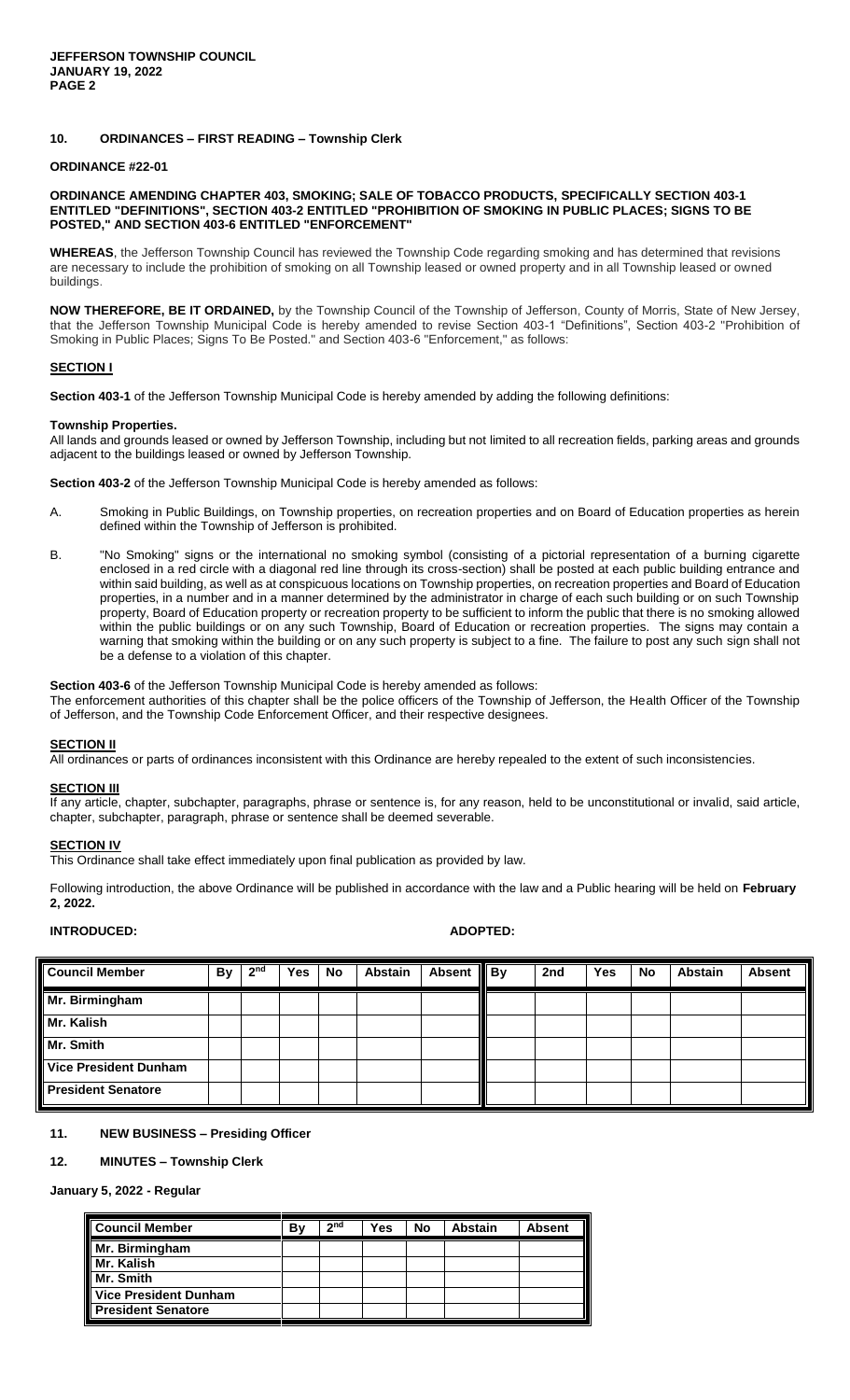# **13. CONSENT AGENDA\* – Township Clerk**

**\*Matters listed on the Consent Agenda Resolution are considered routine and will be enacted by one motion of the Council and one roll call vote. There will be no separate discussion of these items unless a Council member requests an item be removed for consideration.**

# **\*PERMITS/LICENSES**

**None for January 19, 2022**

### **\*APPOINTMENTS**

**None for January 19, 2022**

# **\*CONSENT AGENDA RESOLUTIONS:**

- 22-38 Resolution Authorizing the Payment of Bills<br>22-39 Resolution Authorizing the Refund of Overp
- 22-39 Resolution Authorizing the Refund of Overpayment(s) of Taxes<br>22-40 Resolution Authorizing Assignment of a Tax Sale Certificate 0
- 22-40 Resolution Authorizing Assignment of a Tax Sale Certificate Certificate of Sale #19-00003, Block 52, Lot 27
- 22-41 Resolution Authorizing Assignment of a Tax Sale Certificate Certificate of Sale #19-00031, Block 473, Lot 5.02
- 22-42 Resolution Appointing a Member to Serve on the Community Development Revenue Sharing Committee
- 22-43 Resolution Authorizing the Establishment of a Street Light Installation Policy
- 22-44 Resolution Authorizing the Establishment of a Memorial Policy
- 22-45 Resolution Authorizing the Establishment of a Commemorative Organizational Display Policy<br>22-46 Resolution Approving Per Diem Mutual Aid Agreement for Water Emergency Standbys with N
- Resolution Approving Per Diem Mutual Aid Agreement for Water Emergency Standbys with Morris County Fire Coordinator and the Township of Jefferson, County of Morris, State of New Jersey
- 22-47 Resolution Appointing a Commissioner and Alternate Commissioner to the North Jersey Municipal Employee Benefits Fund

| Council Member               | B٧ | 2 <sub>nd</sub> | Yes | No | <b>Abstain</b> | <b>Absent</b> |
|------------------------------|----|-----------------|-----|----|----------------|---------------|
| Mr. Birmingham               |    |                 |     |    |                |               |
| Mr. Kalish                   |    |                 |     |    |                |               |
| Mr. Smith                    |    |                 |     |    |                |               |
| <b>Vice President Dunham</b> |    |                 |     |    |                |               |
| <b>President Senatore</b>    |    |                 |     |    |                |               |

# **14. PUBLIC COMMENT – Presiding Officer**

**Please state and spell your name and address for the record.** Each speaker is limited to one (1) comment of no more than five (5) minutes and no yielding of time to another person.

### **15. EXECUTIVE SESSION – Township Clerk**

**None for January 19, 2022**

# **16. ADJOURNMENT AT \_\_\_\_\_\_\_\_\_\_\_PM - Presiding Officer**

**Michele Reilly, RMC, CMR Township Clerk 973-208-6133 [mreilly@jeffersontownship.net](mailto:mreilly@jeffersontownship.net)**

**FUTURE MEETINGS** will **begin at 7:00 p.m.** on each of the dates set forth below, at the **Jefferson Township Municipal Building, 1033 Weldon Road, Lake Hopatcong, New Jersey**, unless otherwise noticed below or as amended during the year by a vote of the Township Council.

**\_\_\_\_\_\_\_\_\_\_\_\_\_\_\_\_\_\_\_\_\_\_\_\_\_\_\_\_\_\_\_\_\_\_\_\_\_\_\_\_\_\_\_\_\_\_\_\_\_\_\_\_\_\_\_\_\_\_\_\_\_\_\_\_\_\_\_\_\_\_\_\_\_\_\_\_\_\_\_\_\_\_\_\_\_\_\_\_\_\_\_\_\_\_\_\_\_\_\_\_\_\_\_\_\_\_**

# **REGULAR MEETING SCHEDULE**

Wednesday, February 2 Wednesday, February 16 Wednesday, March 2 Wednesday, March 16 Wednesday, April 6 Wednesday, April 20 Wednesday, May 4 Wednesday, May 18 Wednesday, June 15 Wednesday, June 29 Wednesday, July 13 Wednesday, August 10 Wednesday, September 7 Tuesday, September 20 Wednesday, October 5 Wednesday, October 19 Wednesday, November 2 Wednesday, November 30 Wednesday, December 14 Wednesday, January 4, 2023 - Reorganization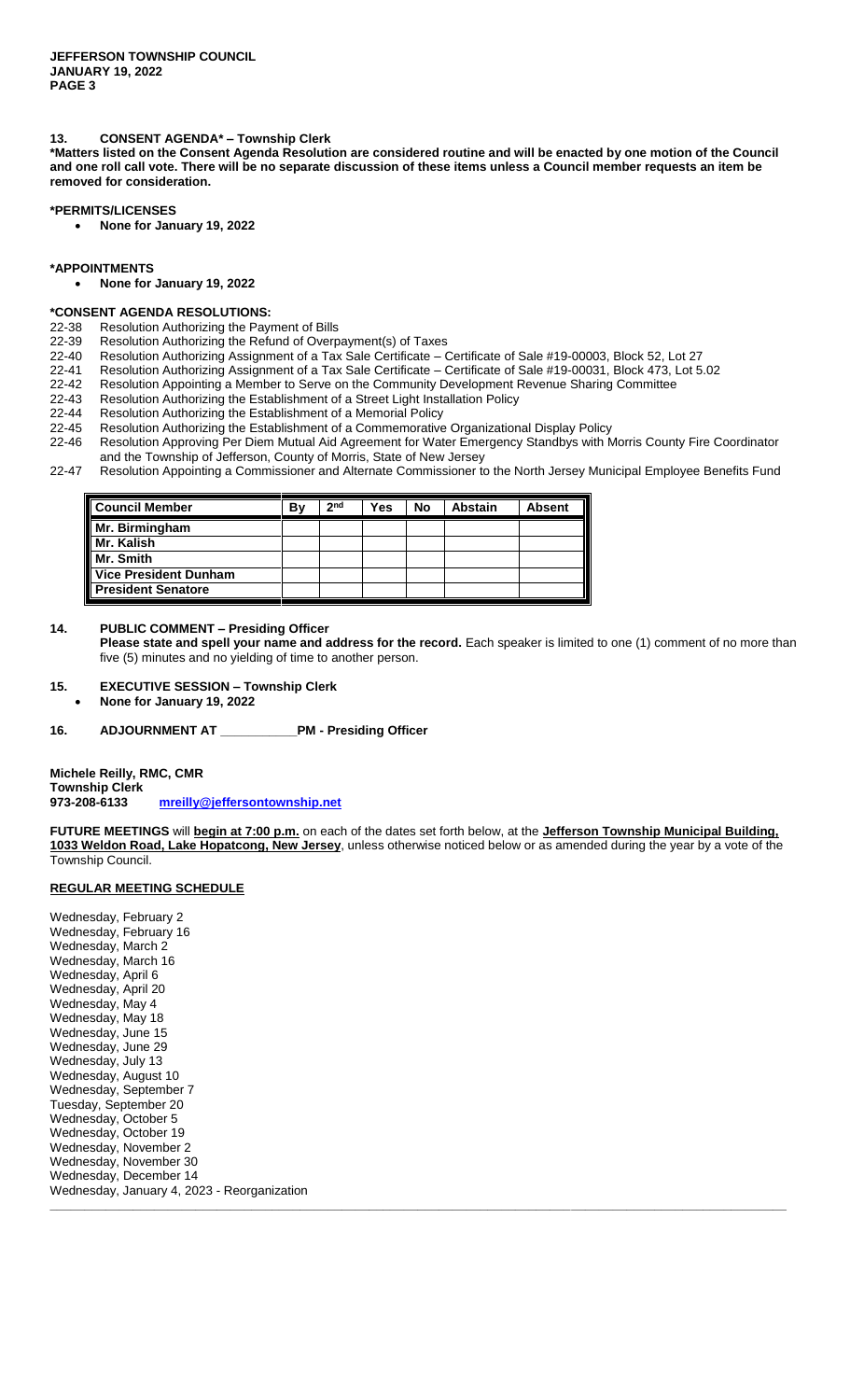**JEFFERSON TOWNSHIP COUNCIL JANUARY 19, 2022 PAGE 4**

# **CONSENT AGENDA RESOLUTION #22-38**

# **"RESOLUTION AUTHORIZING THE PAYMENT OF BILLS"**

**WHEREAS**, the Business Administrator has reviewed and approved purchase orders requested by the Township Department Heads; and

**WHEREAS,** the Finance Office has certified that funds are available in the proper account; and

**WHEREAS**, the Finance Office has approved payment, upon certification from the Township Department Heads that the goods and/or services have been rendered to the Township; and

**WHEREAS**, purchases under State Contract or under Morris County Cooperative Purchasing Agreement were made where applicable.

**NOW, THEREFORE, BE IT RESOLVED** by the Township Council of the Township of Jefferson, County of Morris, State of New Jersey, that the current bills, dated **January 19, 2022** and on file and available for public inspection in the Office of the Treasurer and approved by him/her for payment, be paid. \_\_\_\_\_\_\_\_\_\_\_\_\_\_\_\_\_\_\_\_\_\_\_\_\_\_\_\_\_\_\_\_\_\_\_\_\_\_\_\_\_\_\_\_\_\_\_\_\_\_\_\_\_\_\_\_\_\_\_\_\_\_\_\_\_\_\_\_\_\_\_\_\_\_\_\_\_\_\_\_\_\_\_\_\_\_\_\_\_\_\_\_\_\_\_\_\_\_\_\_\_\_\_\_\_\_

# **CONSENT AGENDA RESOLUTION #22-39**

### **"RESOLUTION AUTHORIZING THE REFUND OF OVERPAYMENT(S) OF TAXES"**

**WHEREAS,** there appears on the tax records overpayment(s) as shown below; and

**WHEREAS,** said overpayment(s) were created by the reasons indicated; and

**WHEREAS,** the Collector of Taxes recommends the refund(s) of such overpayment(s).

**NOW, THEREFORE, BE IT RESOLVED** by the Township Council of the Township of Jefferson, County of Morris, State of New Jersey, that the proper officers are hereby authorized and directed to issue checks to refund such overpayment(s) as hereafter shown below:

|                                                                                                            |              |                             |                                                                                    | <b>CODE OF REASONS</b> |                                                                                              |             |  |
|------------------------------------------------------------------------------------------------------------|--------------|-----------------------------|------------------------------------------------------------------------------------|------------------------|----------------------------------------------------------------------------------------------|-------------|--|
| 1. Incorrect Payment<br>6. Duplicate Payment<br>7. Exempt<br>10. Return of Premium<br>11. New Jersey Saver |              | 2. Adjustment of Assessment | 3. Homestead Rebate<br>8. County/State Board Appeal<br>12. Return of Recording Fee |                        | 5. Third Party Lien<br>4. Overbilled<br>9. Overpayment<br>13. Vets, Senior Citizen Deduction |             |  |
|                                                                                                            | <b>BLOCK</b> | <b>LOT</b>                  | <b>TAX SALE CERTIFICATE</b>                                                        | <b>AMOUNT</b>          | <b>CODE</b>                                                                                  | <b>YEAR</b> |  |
|                                                                                                            | 77           | 8                           | 20-00003                                                                           | \$8,667.89             | 5                                                                                            | 2022        |  |
|                                                                                                            | 456          | 29                          | 19-00029                                                                           | \$57,036.02            | 5                                                                                            | 2022        |  |
|                                                                                                            | 456          | 29                          | 19-00029                                                                           | \$40,900.00            | 10                                                                                           | 2022        |  |
|                                                                                                            |              |                             |                                                                                    |                        |                                                                                              |             |  |
|                                                                                                            |              |                             |                                                                                    | <b>TOTAL</b>           | \$106,603.91                                                                                 |             |  |

# **CONSENT AGENDA RESOLUTION #22-40**

\_\_\_\_\_\_\_\_\_\_\_\_\_\_\_\_\_\_\_\_\_\_\_\_\_\_\_\_\_\_\_\_\_\_\_\_\_\_\_\_\_\_\_\_\_\_\_\_\_\_\_\_\_\_\_\_\_\_\_\_\_\_\_\_\_\_\_\_\_\_\_\_\_\_\_\_\_\_\_\_\_\_\_\_\_\_\_\_\_\_\_\_\_\_\_\_\_\_\_\_\_\_\_\_\_\_\_

**"RESOLUTION AUTHORIZING ASSIGNMENT OF A TAX SALE CERTIFICATE – CERTIFICATE OF SALE #19-00003, BLOCK 52, LOT 27"**

**WHEREAS**, N.J.S.A. 54:5-113 authorizes assignment by a municipality of tax sale certificates for the full amount of the certificate, including all subsequent municipal taxes and other municipal charges; and

**WHEREAS**, NJSL 301, LLC has presented an offer to purchase, by assignment, **Certificate of Sale #19-00003** which was issued to the Municipality of Jefferson Township at a tax sale held October 24, 2019, on **Block 52 Lot 27, known as 34 Iowa Ave, Lake Hopatcong, NJ,** in the amount of **\$21,102.63,** being the full amount of the certificate, including all subsequent municipal taxes and other municipal charges.

**NOW THEREFORE, BE IT RESOLVED,** that the Township Council of the Township of Jefferson, County of Morris, State of New Jersey hereby authorizes the Mayor and Municipal Clerk to execute the necessary assignment document to effect assignment of the above referenced Certificate of Sale.

\_\_\_\_\_\_\_\_\_\_\_\_\_\_\_\_\_\_\_\_\_\_\_\_\_\_\_\_\_\_\_\_\_\_\_\_\_\_\_\_\_\_\_\_\_\_\_\_\_\_\_\_\_\_\_\_\_\_\_\_\_\_\_\_\_\_\_\_\_\_\_\_\_\_\_\_\_\_\_\_\_\_\_\_\_\_\_\_\_\_\_\_\_\_\_\_\_\_\_\_\_\_\_\_\_\_\_

**BE IT FURTHER RESOLVED** that a copy of this resolution is and shall be forwarded to the Tax Collector.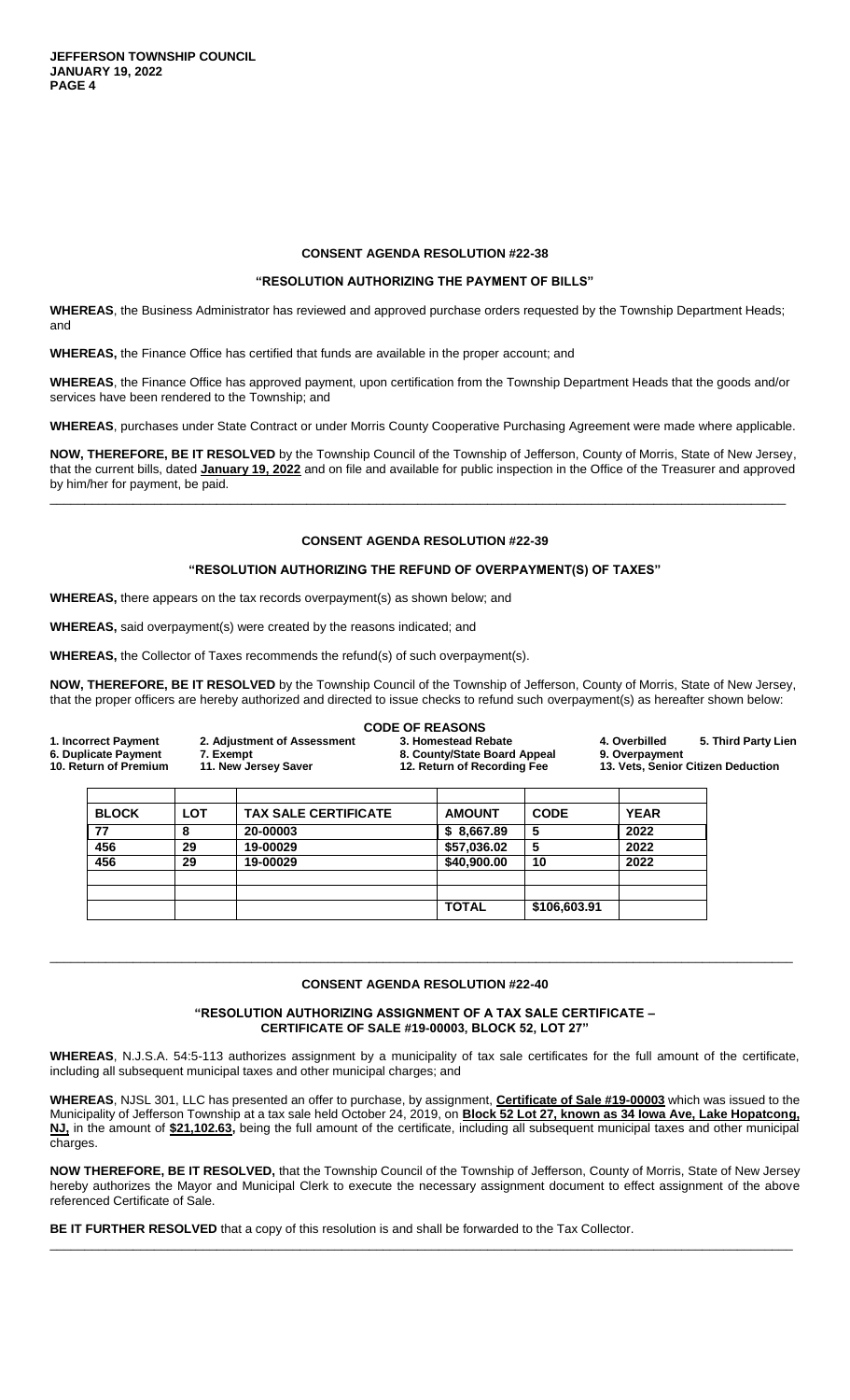### **CONSENT AGENDA RESOLUTION #22-41**

# **"RESOLUTION AUTHORIZING ASSIGNMENT OF A TAX SALE CERTIFICATE – CERTIFICATE OF SALE #19-00031, BLOCK 473, LOT 5.02"**

**WHEREAS**, N.J.S.A. 54:5-113 authorizes assignment by a municipality of tax sale certificates for the full amount of the certificate, including all subsequent municipal taxes and other municipal charges; and

**WHEREAS**, NJSL 301, LLC has presented an offer to purchase, by assignment, **Certificate of Sale #19-00031** which was issued to the Municipality of Jefferson Township at a tax sale held October 24, 2019, on **Block 473 Lot 5.02, known as 9 S Reilly Rd, Oak Ridge, NJ,** in the amount of **\$15,567.45,** being the full amount of the certificate, including all subsequent municipal taxes and other municipal charges.

**NOW THEREFORE, BE IT RESOLVED,** that the Township Council of the Township of Jefferson, County of Morris, State of New Jersey hereby authorizes the Mayor and Municipal Clerk to execute the necessary assignment document to effect assignment of the above referenced Certificate of Sale.

**BE IT FURTHER RESOLVED** that a copy of this resolution is and shall be forwarded to the Tax Collector.

# **CONSENT AGENDA RESOLUTION #22-42**

\_\_\_\_\_\_\_\_\_\_\_\_\_\_\_\_\_\_\_\_\_\_\_\_\_\_\_\_\_\_\_\_\_\_\_\_\_\_\_\_\_\_\_\_\_\_\_\_\_\_\_\_\_\_\_\_\_\_\_\_\_\_\_\_\_\_\_\_\_\_\_\_\_\_\_\_\_\_\_\_\_\_\_\_\_\_\_\_\_\_\_\_\_\_\_\_\_\_\_\_\_\_\_\_\_\_\_

### **"RESOLUTION APPOINTING A MEMBER TO SERVE ON THE COMMUNITY DEVELOPMENT REVENUE SHARING COMMITTEE"**

**WHEREAS,** the bylaws of the Morris County Community Development Program and the Cooperation Agreement the Township has entered into with the County require that the Township Council appoint, on an annual basis, one member to serve on the Community Development Revenue Sharing Committee.

**NOW, THEREFORE, BE IT RESOLVED** by the Township Council of the Township of Jefferson, County of Morris, State of New Jersey, that **Robert Birmingham** be and is appointed as Member to serve on the Community Development Revenue Sharing Committee for the **year 2022**.

# **CONSENT AGENDA RESOLUTION #22-43**

**\_\_\_\_\_\_\_\_\_\_\_\_\_\_\_\_\_\_\_\_\_\_\_\_\_\_\_\_\_\_\_\_\_\_\_\_\_\_\_\_\_\_\_\_\_\_\_\_\_\_\_\_\_\_\_\_\_\_\_\_\_\_\_\_\_\_\_\_\_\_\_\_\_\_\_\_\_\_\_\_\_\_\_\_\_\_\_\_\_\_\_\_\_\_\_\_\_\_\_\_\_\_\_\_\_\_\_**

### **"RESOLUTION AUTHORIZING THE ESTABLISHMENT OF A STREET LIGHT INSTALLATION POLICY"**

**WHEREAS,** the Township of Jefferson has a need to establish a street light installation policy governing the establishment of street lights on Township owned property; and

**WHEREAS**, the purpose of this policy is to establish a consistent and standardized process to be used by the Township of Jefferson to determine the placement of street lights; and

**WHEREAS**, the policy is intended to provide a procedure for review and approval/denial of street light requests, and to provide an ongoing system of prioritizing the need for future installation of street lights; and

**WHEREAS**, a Street Light Installation Policy has been presented to the Township Council and the Township Council has agreed this policy should be put into effect and reviewed on an annual basis each year through the reorganization meeting or shortly thereafter.

**NOW, THEREFORE, BE IT RESOLVED** that the Township Council of the Township of Jefferson, in the County of Morris, State of New Jersey, approve the Street Light Installation Policy which is attached hereto and made a part hereof.

BE IT ALSO RESOLVED that this Resolution shall take effect immediately and that a copy of this Resolution shall be placed on file with the Clerk of the Township.

**BE IT ALSO RESOLVED** if any section, subsection, sentence, clause or phrase in this resolution is for any reason held to be unconstitutional or invalid, such decision shall not affect the remaining portions of this resolution. \_\_\_\_\_\_\_\_\_\_\_\_\_\_\_\_\_\_\_\_\_\_\_\_\_\_\_\_\_\_\_\_\_\_\_\_\_\_\_\_\_\_\_\_\_\_\_\_\_\_\_\_\_\_\_\_\_\_\_\_\_\_\_\_\_\_\_\_\_\_\_\_\_\_\_\_\_\_\_\_\_\_\_\_\_\_\_\_\_\_\_\_\_\_\_\_\_\_\_\_\_\_\_\_\_\_\_

### **CONSENT AGENDA RESOLUTION #22-44**

### **"RESOLUTION AUTHORIZING THE ESTABLISHMENT OF A MEMORIAL POLICY"**

**WHEREAS,** the Township of Jefferson has a need to establish a memorial policy governing the establishment of memorials on Township owned property; and

**WHEREAS**, the purpose of this policy is to establish standards and a process for naming parks, public buildings, structures, facilities, and streets in the Township of Jefferson; and

**WHEREAS**, a sound policy can add meaning and significance to such actions that embody the value and heritage of this community; and

**WHEREAS**, a Memorial Policy has been presented to the Township Council and the Township Council has agreed this policy should be put into effect and reviewed on an annual basis each year through the reorganization meeting or shortly thereafter.

**NOW, THEREFORE, BE IT RESOLVED** that the Township Council of the Township of Jefferson, in the County of Morris, State of New Jersey, approve the Memorial Policy which is attached hereto and made a part hereof.